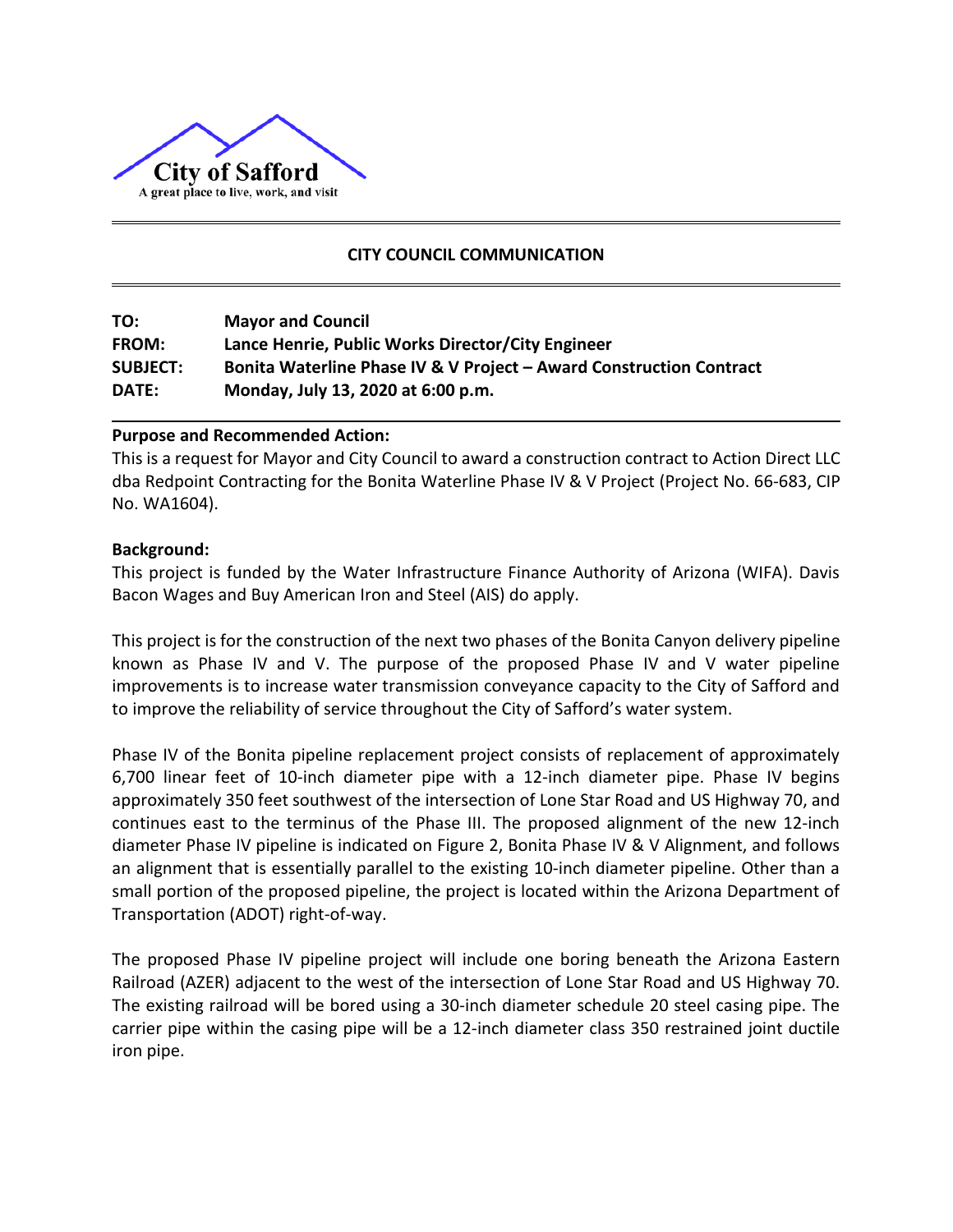Phase V of the Bonita pipeline replacement project consists of the replacement of approximately 8,500 linear feet of 10-inch diameter pipe with a 12‐inch diameter pipe. Phase V will keep the same existing pipeline alignment along Lonestar Road. The proposed pipeline will commence east of the intersection of Highway 191 on Lonestar Road, then continue to the west along Lonestar Road and connect to the west end of the Phase IV water pipeline. Two above ground wash crossings are planned for the Phase V portion of the project. The eastern crossing will be across Stockton Wash. The western crossing will be across Graveyard Wash.

City staff advertised the project and solicited bidders in accordance with A.R.S. Formal Bidding Procedures. A Notice for Invitation to Bids was published in the local newspaper. A mandatory pre-bid conference was held on May 27, 2020 and was attended by 21 prospective bidders.

On June 25, 2020, the City Clerk received six (6) bids that were publicly read with the following results:

| Company                                                    | <b>Bid Amount</b> |
|------------------------------------------------------------|-------------------|
| Western Utility Contractors, LLC (dba Overley's Est. 1959) | \$1,684,522.00    |
| Action Direct LLC (dba Redpoint Contracting)               | \$2,824,008.00    |
| KE&G Construction, Inc.                                    | \$3,079,320.90    |
| Revolution Industrial, LLC                                 | \$3,230,000.00    |
| Hylan West, Inc.                                           | \$3,329,539.00    |
| Standard Construction Company, Inc.                        | \$3,883,614.00    |

#### **Analysis:**

Western Utility Contractors, LLC dba Overley's Est. 1959 was the low bidder for the project, within the time permitted, Overley's contacted Bowman and requested their bid be rejected due to a substantial construction cost oversight.

Staff and Bowman has found that the second lowest bid submitted by Action Direct LLC dba Redpoint is the lowest responsive bidder and is qualified to complete the work, as specified for this project.

Therefore, the total contract award for Action Direct LLC dba Redpoint Contracting is recommended as:

#### **Construction Contract \$2,824,008**

Work is anticipated to begin late August and is expected to be substantially complete on or around March 22, 2021.